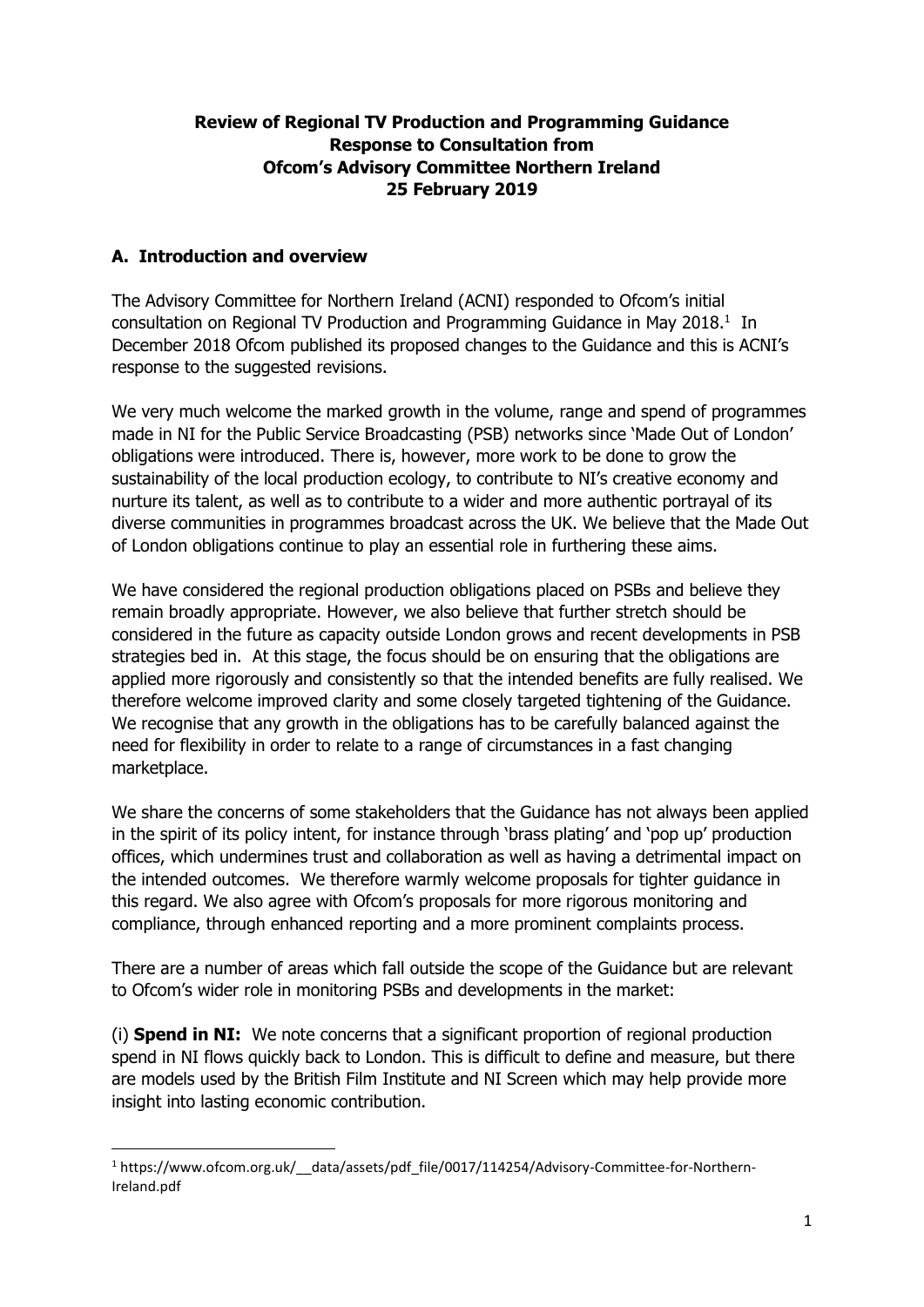(ii) **Lift and shift:** The practice of 'lift and shift' of London based programmes into the nations and regions does not appear to be having as much impact on growing skills and capacity as intended, and indeed may in the long run have a detrimental impact by taking the place in quotas of productions which could contribute more fully to these aims. We would like Ofcom to work to understand how this practice contributes to the policy aims, with a view to a change to the obligations or other actions if appropriate.

(iii) **Production bases:** The increase in PSB production bases and hubs in other parts of the UK may focus commissioning efforts there and make it more difficult for NI to win Out of London commissions. Broadcasters commissioning strategies – such as the BBC's partnership with NI Screen and All 4 The UK - play a crucial role in creating the best environment for further development, taking into account commissioning culture and the sort of contribution and support appropriate to a smaller ecology like that in NI. We would like Ofcom to be particularly mindful of this when reviewing PSB's Annual Statements of Programme Policy as well as their performance against their remits and obligations.

We note that this is a fast evolving marketplace which Ofcom will need to continue to monitor to ensure that its interventions remain appropriate and have the intended impact. We welcome the proposal of a survey of PSBs and producers to gather views of how the arrangements work in practice and will be interested to understand more about the findings and application of this feedback in due course.

This review also relates to local programmes made primarily for audiences in a specific region. We consider that arrangements for locally produced programmes work well in NI and we agree that there is little evidence of a need to change them. We agree with Ofcom that local programmes should continue to be defined as programmes which are of particular interest to the region *and of less interest elsewhere*. This will help to ensure that programmes made for NI audiences retain their distinctiveness and are not commissioned only if they will also have wider appeal across the UK.

We note, however, that expenditure of PSBs on regional programmes – including those for a NI audience - has reduced very significantly in recent years. Whilst we welcome more efficient production processes we also want to be assured that the range of programmes made specifically for a NI audience is retained and continues to meet the diverse interests and needs of the local audience.

#### **B. Response to consultation questions**

#### **1. Do you agree with our proposed change to articulate the intention of the regional production obligations at the start of the Guidance?**

Yes, ACNI agrees that the policy intent should be given this primacy, particularly in light of the degree of flexibility provided in the Guidance and some evidence of its flawed application. Broadcasters and producers should be in no doubt that the Guidance should be applied in this spirit and that this will inform compliance monitoring.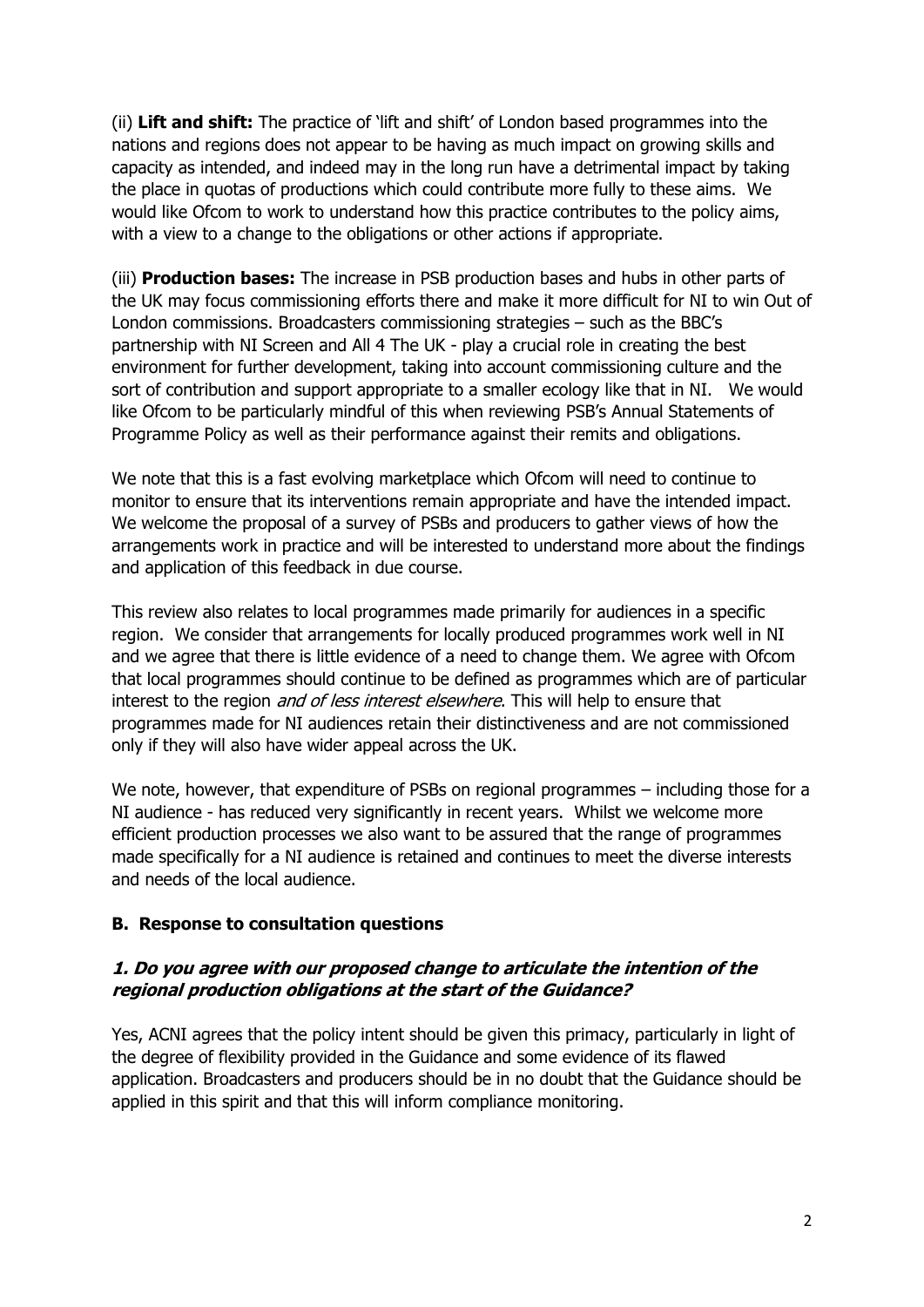# **2. Do you agree with our proposed changes to the substantive base criterion?**

Yes. The regional production obligations have been created to have a positive and sustained impact on local production ecologies and creative economies. However, instances of 'brass plating' and 'pop up' offices have undermined trust in the regime and reduced its impact. This must be dealt with decisively in the revised Guidance. We therefore agree with the proposal to require substantive bases to be operational prior to the point of a qualifying commission. Whilst this is very much in line with the intent of the current guidance which requires the base to be 'seeking commissions', it helpfully reduces any perceived 'wiggle room'.

We note the possibility, identified in the consultation document, that this change could discourage new bases from being established from the point of a qualifying commission. However, we think that this is the right approach, on balance, because it will help factor out those newly established bases that turn out to be transitory, and because there is still an opportunity to qualify under the other two criteria.

We agree that the date that the base was established should be included in reporting, and this will not add significantly to the burden on broadcasters.

We also agree that the Guidance should be tightened as proposed to make it absolutely clear that the production in question must be made from the substantive base and that all elements of the criterion must be met. This reflects how the Guidance was intended to be interpreted and we age that any detrimental impacts to stakeholders are likely to be the result of previously flawed application of the Guidance.

### **3. Do you agree with the suggested explanatory notes for the substantive base criterion?**

We agree that the proposed explanatory notes are helpful in that they provide clearer practical guidance on how the criterion should be applied whilst retaining the necessary level of flexibility for the wide range of circumstances. For example, we think it helpful to suggest that a substantive base will normally have made programmes but that this may not be the case for a fledgling or start-up company.

# **4. Do you agree with our proposed changes to the production budget criterion?**

Yes. ACNI considers that keeping the requirement at 70% of production budget is appropriate at this stage, and provides a good balance of challenge and flexibility to producers in order to promote further growth in regional production. However, as with all targets, this should be kept under review with the aim of providing a more stretching regime to encourage sustainable production ecologies outside London.

It is vital that there is clarity and consistency around how this criterion is calculated, and we welcome the proposed changes in this regard. We agree wholeheartedly that the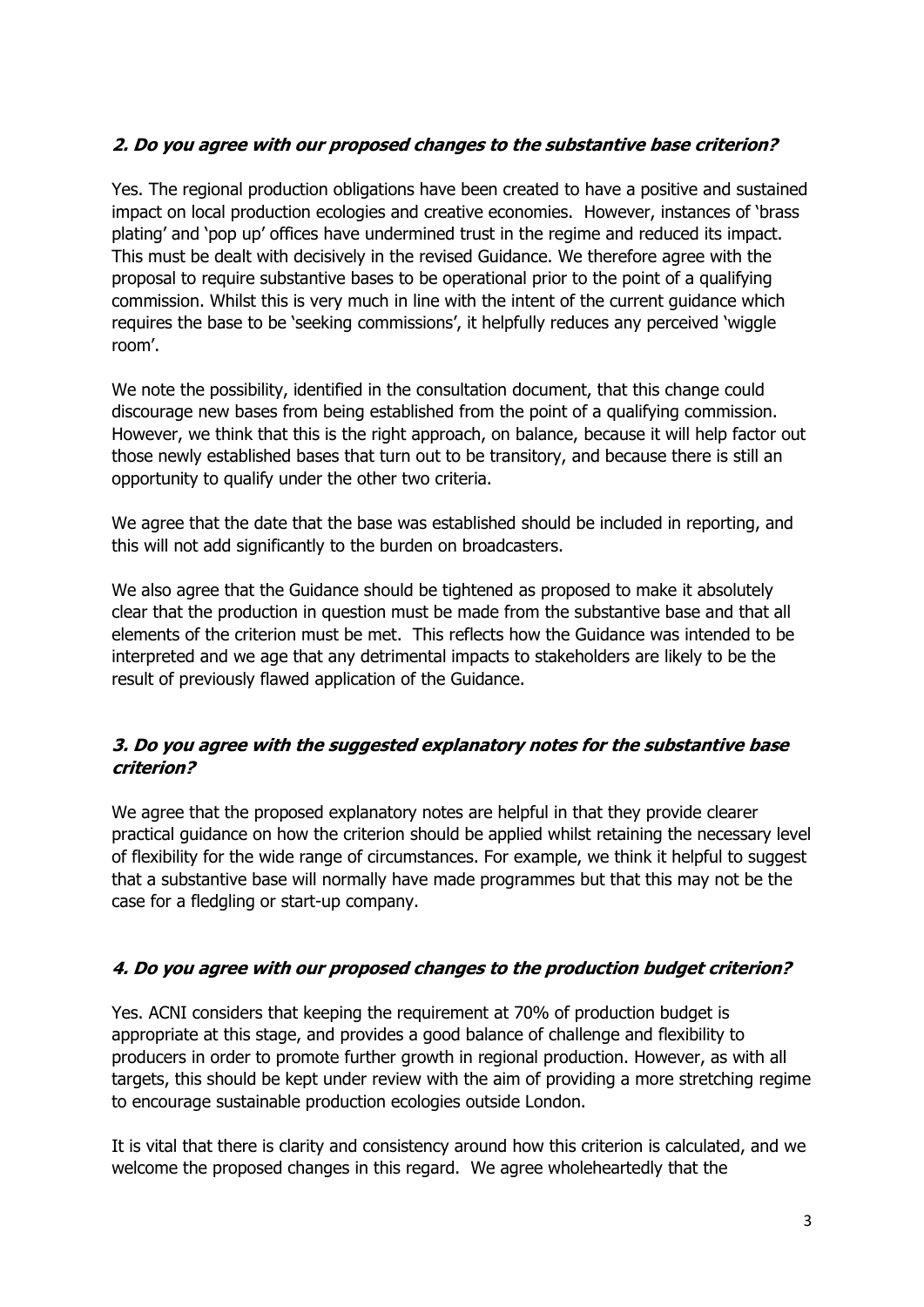calculation should be based on the entire production budget and not just the PSB contribution. The criterion should relate as closely as possible to the outcomes and impact it is intended to leverage  $-$  in this case the economic impact of the production  $-$  rather than the processes and structures involved which, in any case, are subject to changes in the market and can be difficult to measure.

We remain very alert to concerns that much of the production budget considered to be spent in NI flows back to London and ask how this might be best tackled, given difficulties in measuring this.

We suggest that the proposed improvements in guidance, along with improved reporting and a more prominent complaints process, will be of some benefit in setting and monitoring clearer standards. It will, however, ultimately be for PSBs, working with the companies they commission, to demonstrate how they are fulfilling the spirit of the Made Out of London arrangements. This should become a particular focus of the annual review process for each PSB.

### **5. Do you agree with the suggested explanatory notes to the production budget criterion?**

We agree with the principles underpinning the explanatory notes and expect Ofcom to take into account any further evidence from stakeholders with regard to unintended consequences.

# **6. Do you agree that the off screen talent criterion should remain the same?**

Yes, subject to the proposed changes in the explanatory notes.

### **7. Do you agree with the suggested explanatory notes for the off-screen talent criterion?**

Yes. We especially welcome guidance that freelancers' location would be decided by where they live rather than the location of the studio that they are hired through. This is likely to give a better indication of where production talent is truly located and where the economic benefit is felt.

We appreciate why some stakeholders also want to exclude freelancers who live outside the M25 from the definition of production talent when they are working on a qualifying production in London. However, on balance we think that, at this time, the production talent base outside the M25 is still partly sustained by access to opportunities in London that might not exist without the regional production obligations. We would see this as an area where tighter restrictions should be possible over the next few years, if the strengthening and clarity of the obligations has the desired effect of growing capacity in the nations and regions.